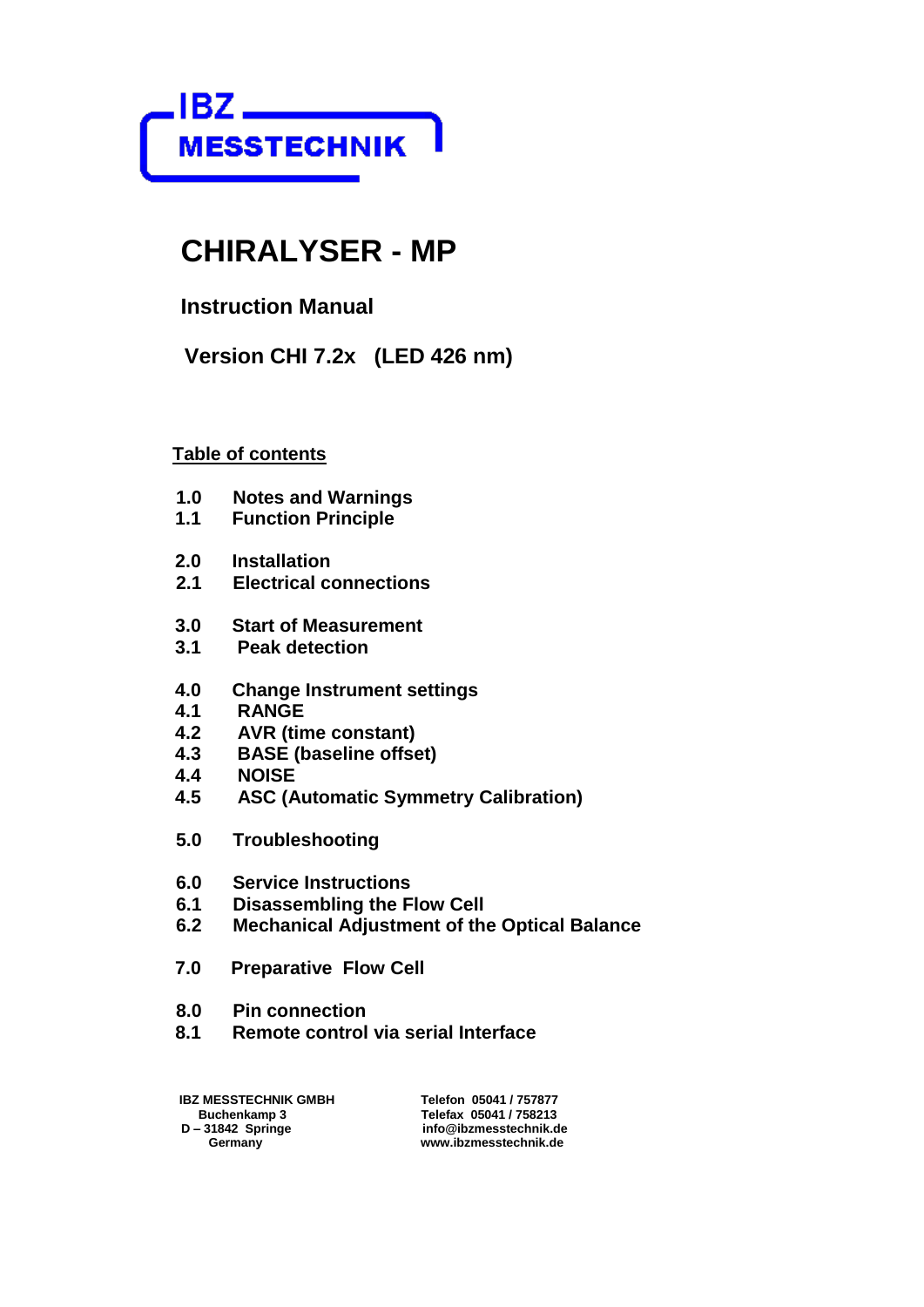#### **1.0 Notes and Warnings**

**This apparatus has been designed and manufactured in accordance with EN 60335/1 resp. IEC / CE and has left the factory in perfect condition as regards the relevant safety and CE regulations.**

**In order to maintain this perfect condition and to ensure safe operation, the user should observe the notes and warnings contained herein.**

**Prior to switching this apparatus on, please make sure that the mains voltage corresponds to the voltage stated on the apparatus and that the mains supply is correctly grounded. The protective effect must not be reduced by any unearthed extension lead.**

**Any interruption of the earth wire inside or outside the apparatus or loosening of the earth wire connection can make an apparatus dangerous. Intentional interruption is not permissible.**

**Opening of covers or removing of parts may expose live parts. Connections points may also be live !**

**Before making any adjustments, servicing, overhauls or before replacing any parts, the apparatus must be disconnected from the mains supply, if it needs to be opened.**

**If it becomes necessary to work on the apparatus whilst it is open, this must only be carried out by a skilled person, who is familiar with the dangers involved.**

**Care has to be taken to ensure that only fuses of the indicated type and nominal amperage are used. It is neither permissible to use mended fuses nor to short-circuit the fuse holder. The apparatus should not be operated, if there are any doubts about its safety, and it should then be taken out of service and secured against unintentional use.**

**Reasons for suspecting the apparatus to be unsafe, include the following:**

- **--- visible damage,**
- **--- no function,**
- **--- prolonged storage under unfavourable conditions,**
- **--- severe stresses due to unsuited transport.**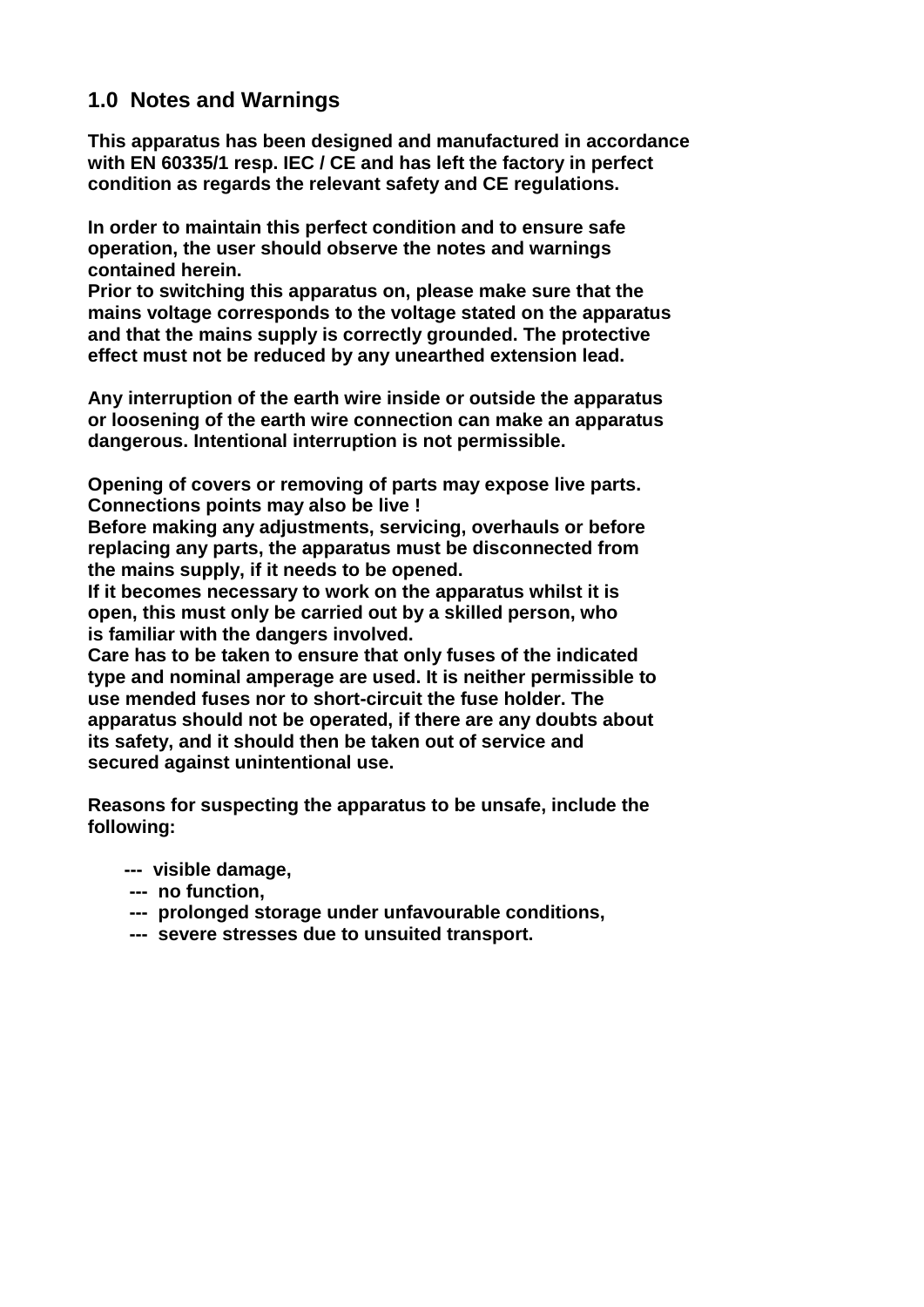

### **1.1 Function Principle**

**From the LED (1) light passes through the lens system (2) and gets linear polarized by the polarization filter P1 (3).**

**After that, the light passes the flow cell (4) and the Faraday coil (5) with the Faraday rod (6) inside.**

**The Faraday rod consist of a special glass material which rotates the plane of the polarized light synchronous to the frequency f1 of the electrical field applied to the coil. (Faraday modulation).**

**After passing the second polarization filter P2 (7), which is cross arranged to the first polarization filter, the light is modulated twice the frequency f1.**

**The voltage controlled photomultiplier (8) converts the modulated light into a photocurrent.**

**In the electronic synchronisation stage (10) the phase of the photocurrent is compared with the phase of the modulator frequency f1.**

**An optical active compound in the flow cell rotates the plane of the polarized light and causes a phase-offset in the synchronisation stage. This phase-offset generates via the power amplifier (11) a compensation current into the Faraday coil which causes an electrical field which compensates the rotation of the optical active compound. (Faraday compensation).**

**The compensation current is proportional to the optical rotation of the optical active compound. Positive (d) - or negative (l) rotations are are displayed (12) by positive or negative currents.** 



- $\mathbf{1}$ LED
- 2 lens system
- 3 polarisation filter P1
- 4 flow cell
- 5 Faraday coil
- Faraday rod 6
- 7 polarisation filter P2
- photomultiplier 8
- intensity control 9.
- 10 synchronisation
- 11 power amplifier
- 12 time base
- 13 display processor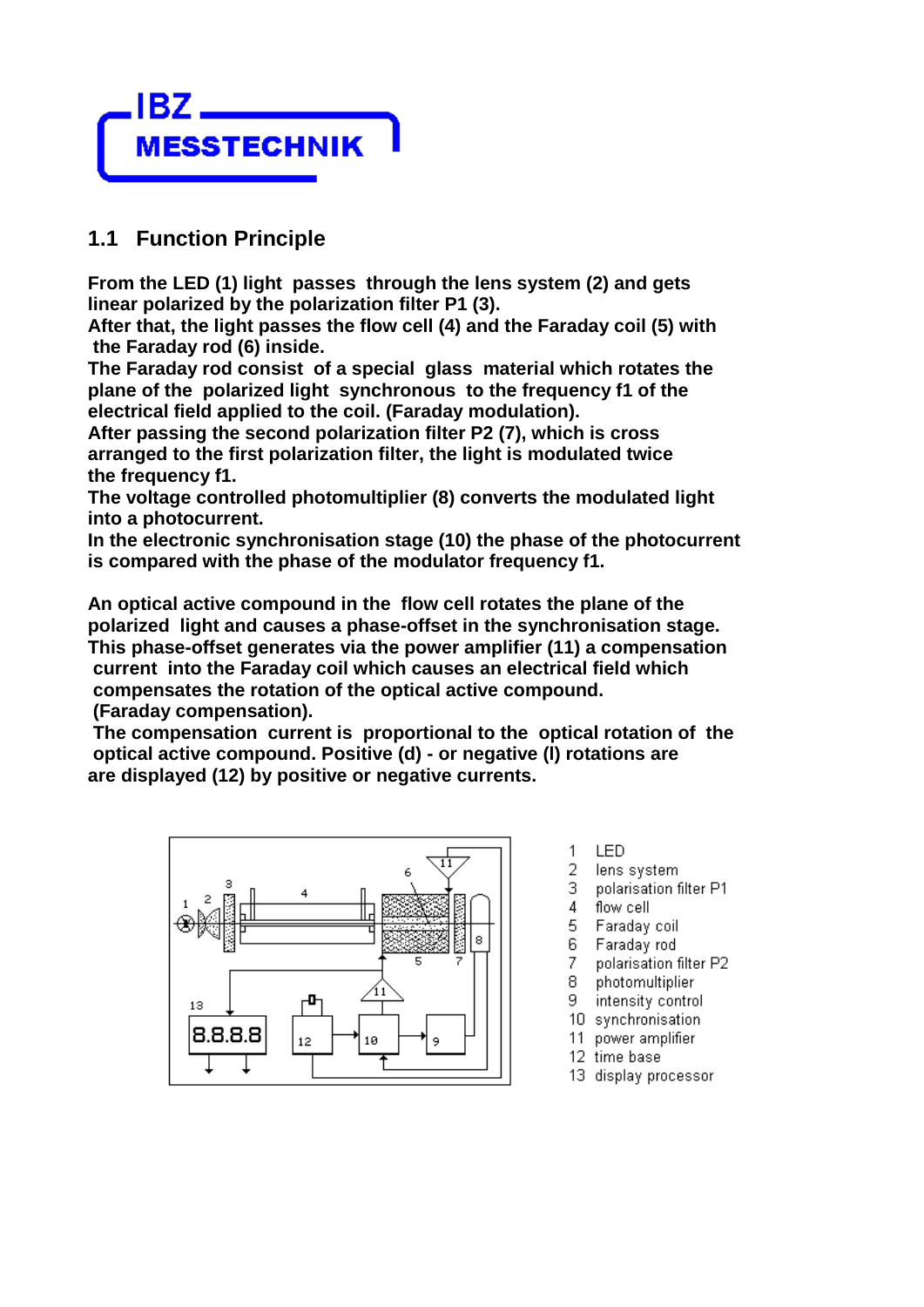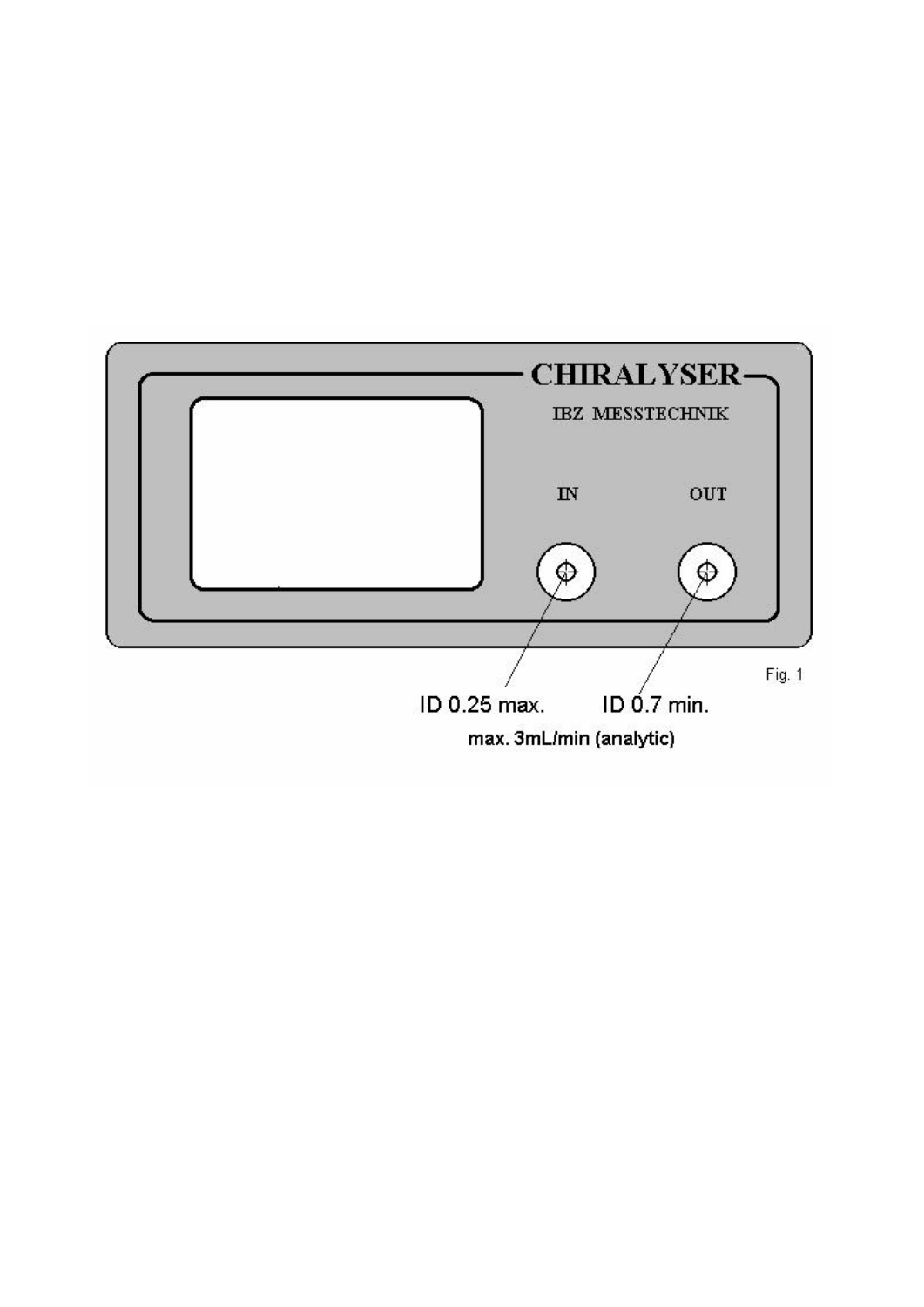

#### **2. Installation**

**Place the CHIRALYSER nearby to the outlet of the column or to the outlet of any detector on a solid and vibration-free location. There must be no other objects placed upon the instrument.**

**Connect the IN port with a 1/16" capillar with an inner diameter of 0.25 mm (or less) and suitable fitting to the outlet of the column or the outlet of a previous detector.**

**Connect the OUT port with a 1/16" capillar with an inner diameter of 0.7 mm (or more) and suitable fitting to the system waste. The CHIRALYSER has to be always the last detector connected to the HPLC system because of it`s sensitivity to back pressure caused by other detectors.**

**Disregard will have high risc for braking the thin glass windows of the flow cell.**

#### **Attention:**

**There must be no back pressure at the OUT port. No else detectors may connect to the OUT port.**

**Only use degassed mobile phase and do not exceed maximum flow rate ( 3 ml/ min for analytical cell).**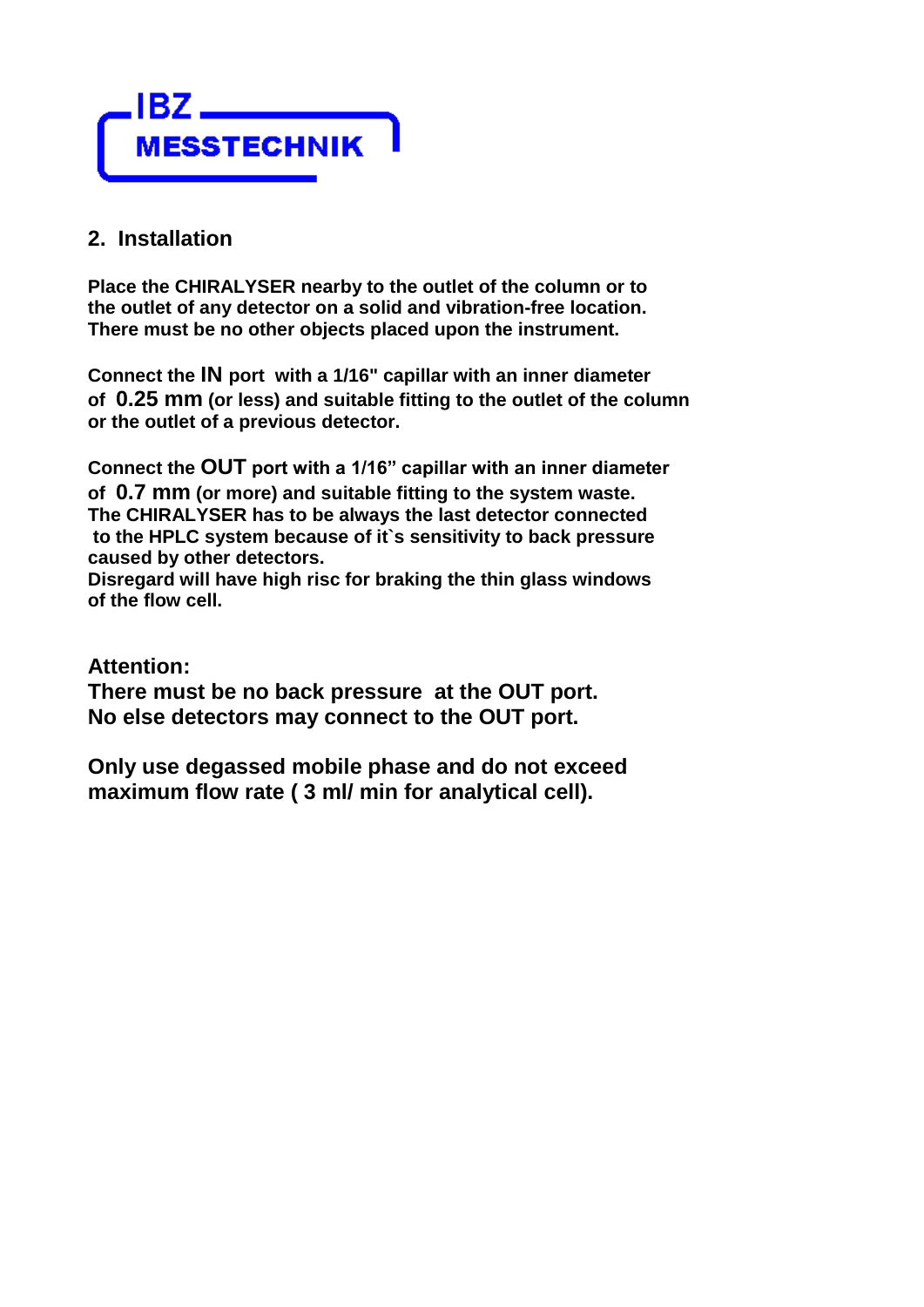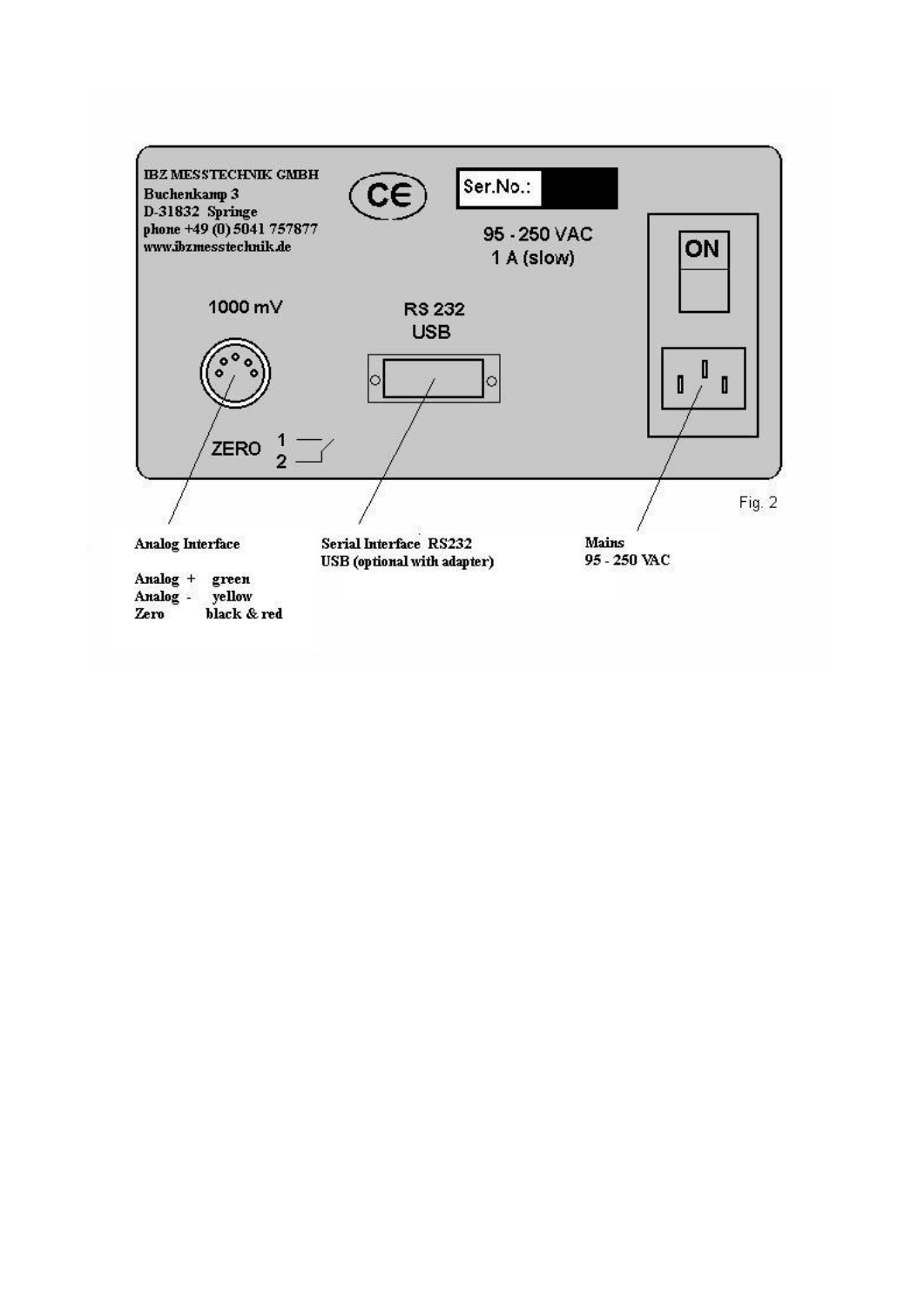

### **2.1 Electrical connections**

#### **Mains**

**Make sure that your ac mains voltage is identical to the value printed on the identification label at the back side of the instrument. Operation without proper ground connection is dangerous and will cause malefunction of the instrument.**

#### **Analog Interface and AUTOZERO**

**Connect the analog cable to your system`s A/D converter input port or to an Integrator or Chart Recorder. Notice the polarity marked on the cable. The output voltage range of the CHIRALYSER is 1000 mV related to the selected baseline offset and measuring range. Default setting is 500 mV.**

**The analog cable also carries the signal for the AUTOZERO contact. Contact has to been closed for minimum 0.5 sec to create ZERO in the display. There must be no external potential (voltage) at the contact.** 

**IMPORTANT : Use only original analog cable attached to the consignment. See section 8.0**

#### **Serial Interface**

**Connect the serial cable to your system`s RS232c input port. Configurate your system`s serial input port to:**

 **9800 baud, 8 data,1 stop, 1 start, no parity.**

**The actual measuring value is obtained by sending "?" (ASCII 63) to the CHIRALYSER.**

**IMPORTANT : Use only original serial cable attached to the consignment. For full remote control via serial interface see section 8.1**

#### **USB Interface (optional )**

**Connect the USB adapter to the serial interface connector and to your system`s USB port . Start the driver CD and follow the instructions given by the installation program.**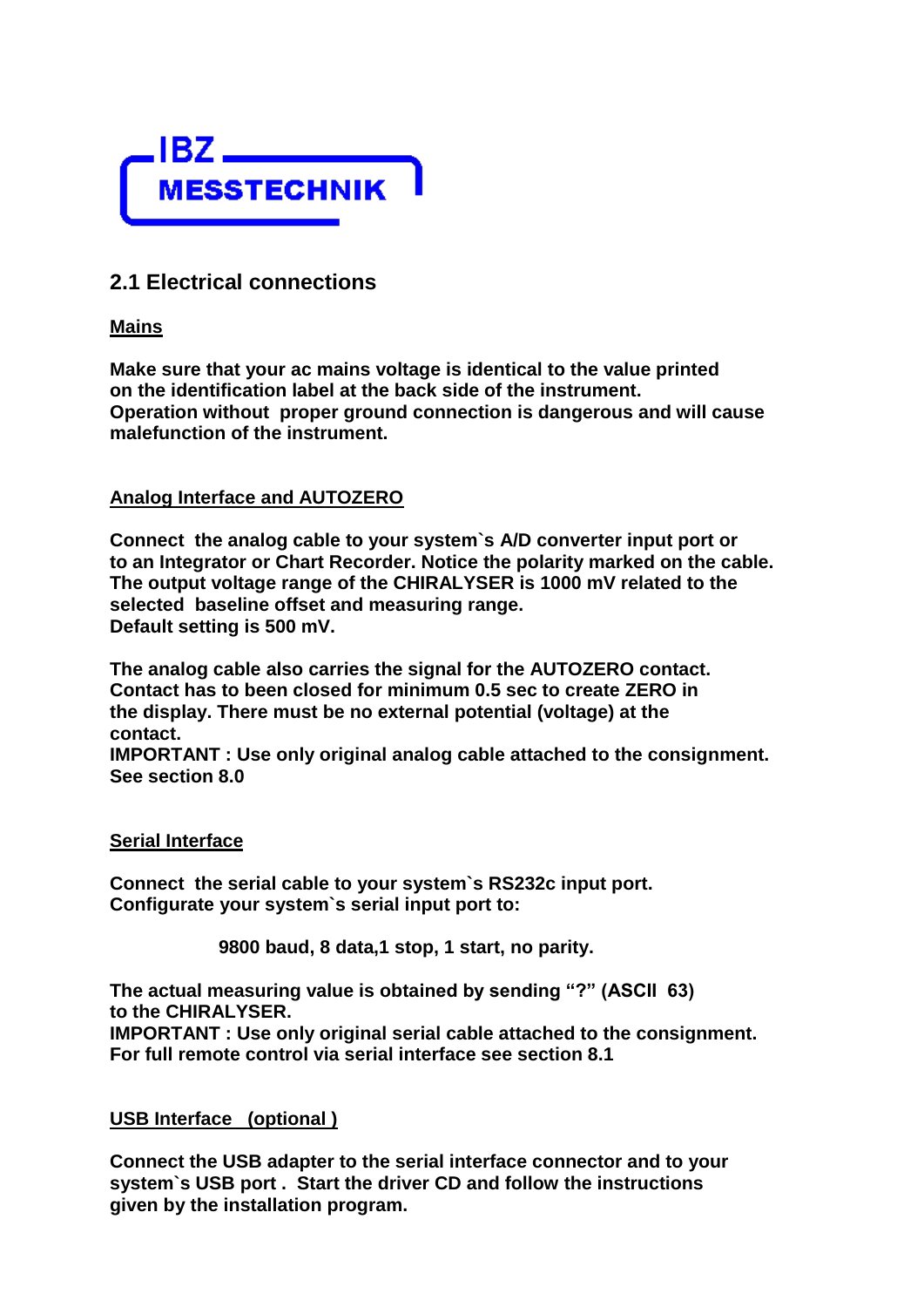

 **Analog interface overrange. Touch ZERO**



Fig. 6

 **Peak detection, see section 3.1**



Fig. 7

 **Automatic Symmetry Calibration, see section 4.5**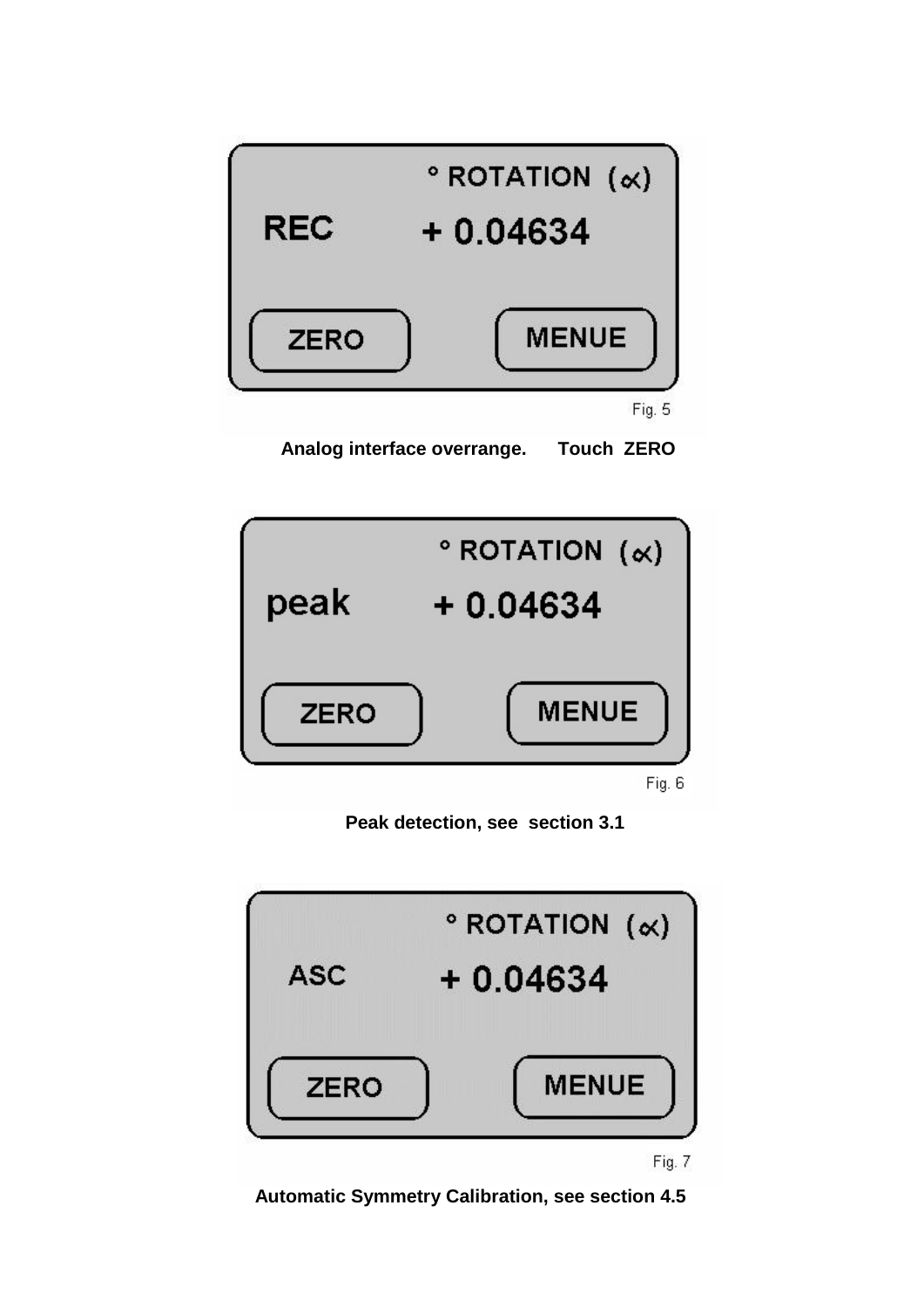

#### **3.0 Start of measurement**

**After switching POWER on, the CHIRALYSER displays** 



Fig. 3

**Wait until flow and pressure is balanced and stable and the touch START.** 



**Flashing α indicates correct data sampling. CHIRALYSER is ready for measuring. Touch ZERO to start operation in the default mode.**

**Display might show some additional information**

**( see Fig. 5 – 7, left side ).**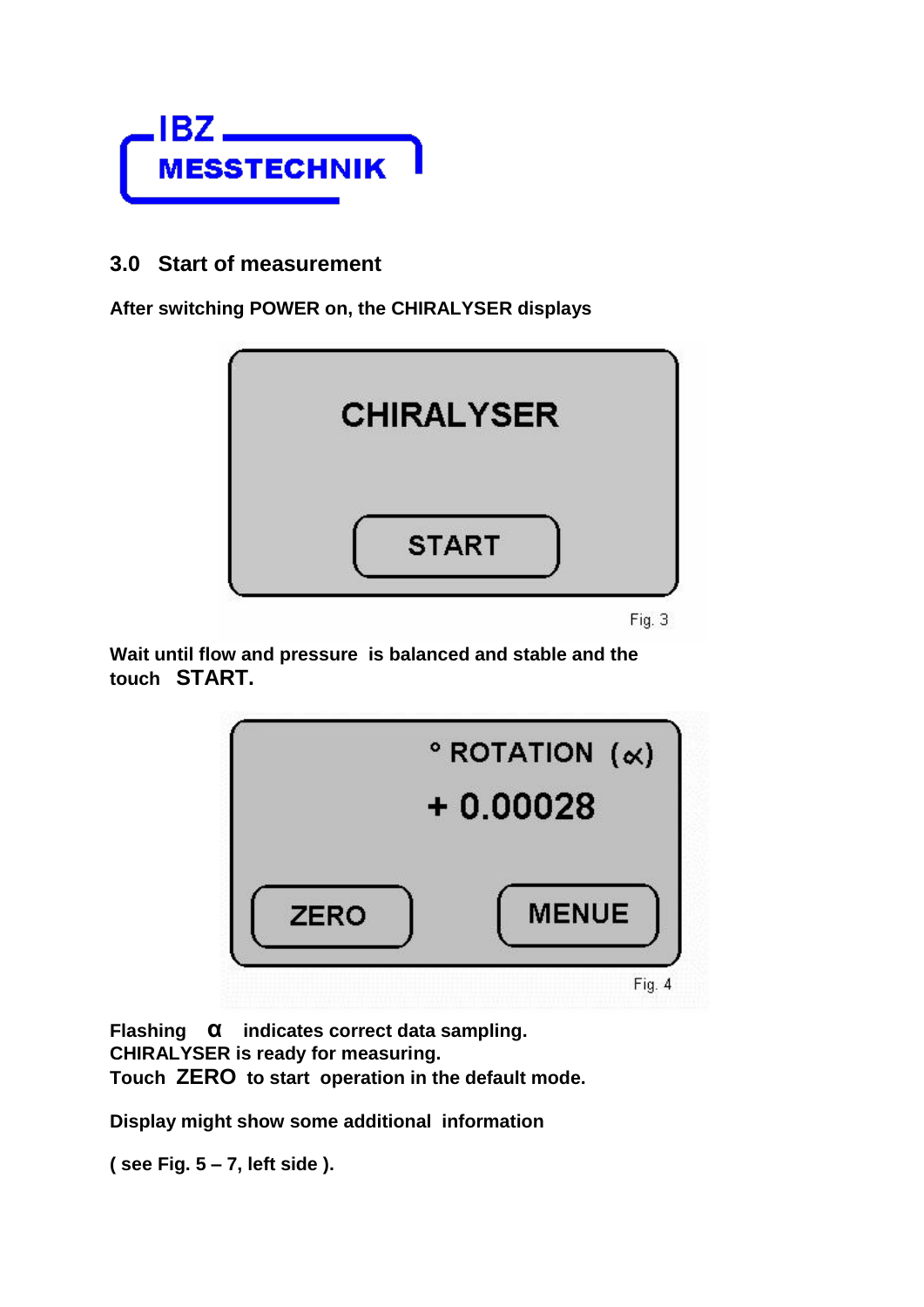

#### **3.1 Peak detection**

**An optically active compound is indicated by peak in the display. Baseline drift and noise, specially during warm up (approx.30 min.), will also be indicated by peak.** 



**Increase time constant (AVR) if baseline noise and drift - under balanced conditions - will indicate peak in the display.**

**See section 4.0**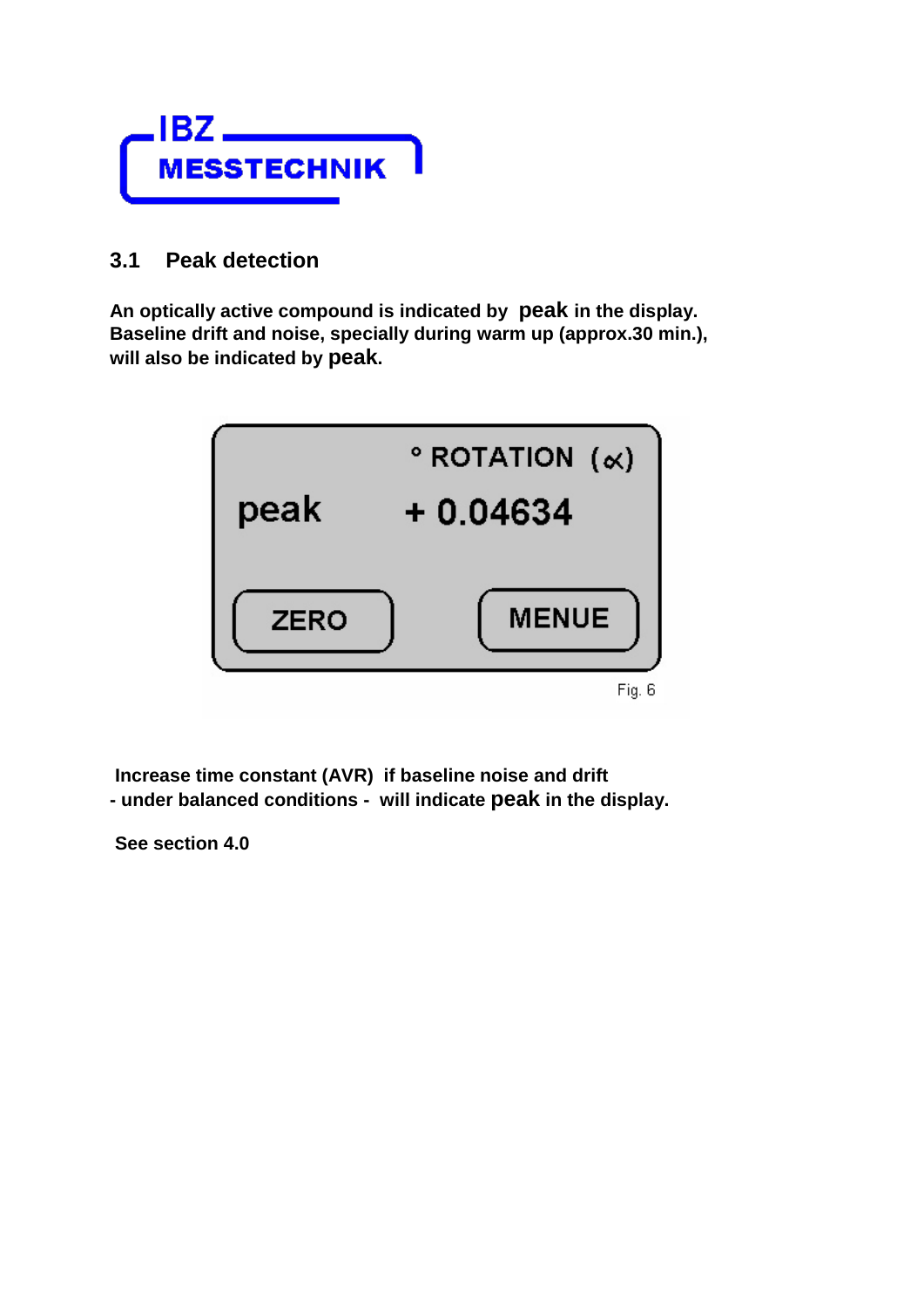

### **4.0 Change instrument settings**

**Touch MENUE for changing the instrument settings**



#### **CHIRALYSER will display**



Fig. 8

 **Select parameters to change settings. Touch BACK to go back to the measuring mode.**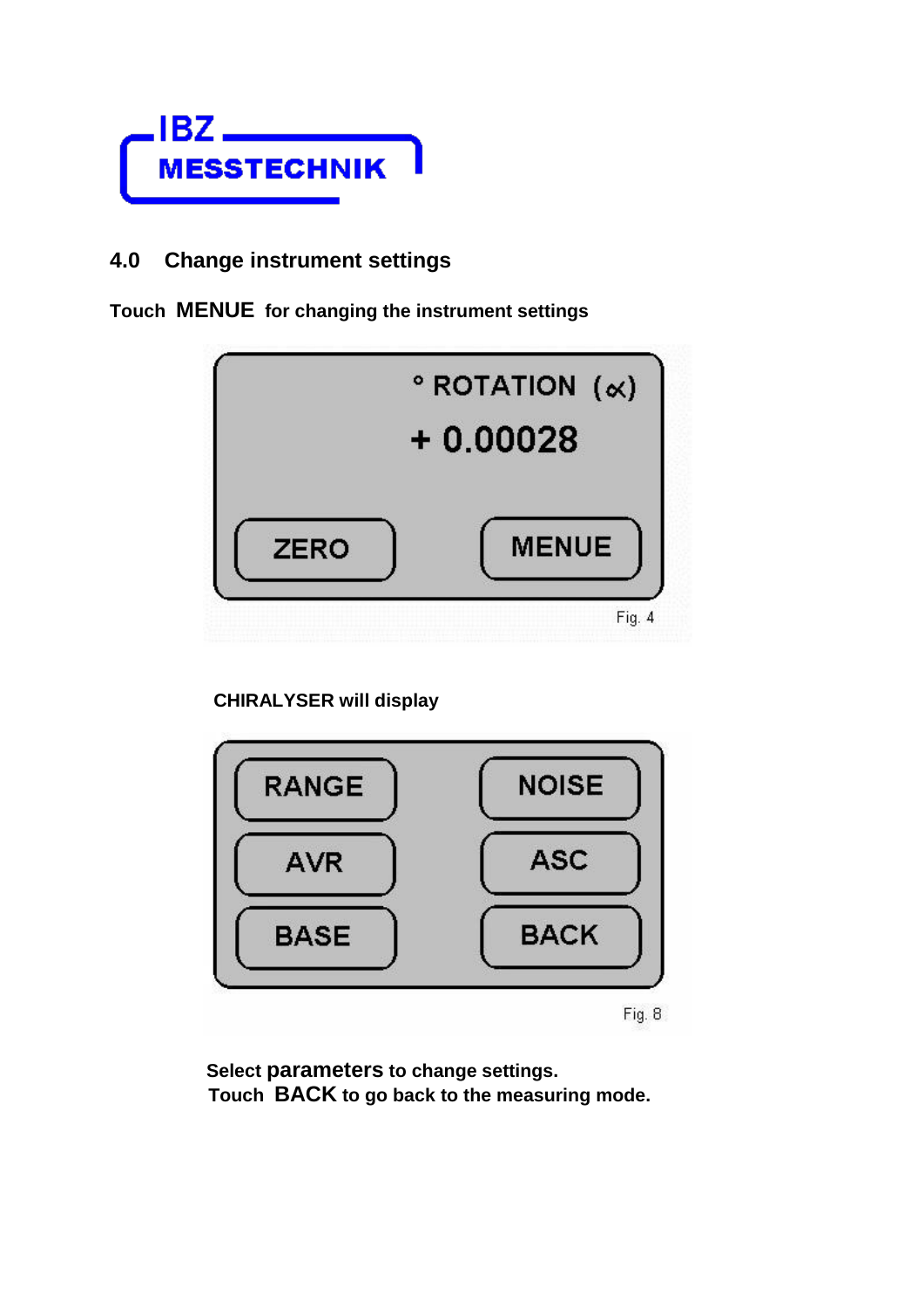

### **4.1 RANGE**

**Default setting for the measuring range is 8.0 mdeg. / 1000 mV full scale. Range limits are 4.0 mdeg. / 1000 mV for highest sensitivity and 512.0 mdeg. / 1000 mV for lowest sensitivity.**

**Select appropriate RANGE by touching the arrow keys. Touch OK to go back to the measuring mode.**

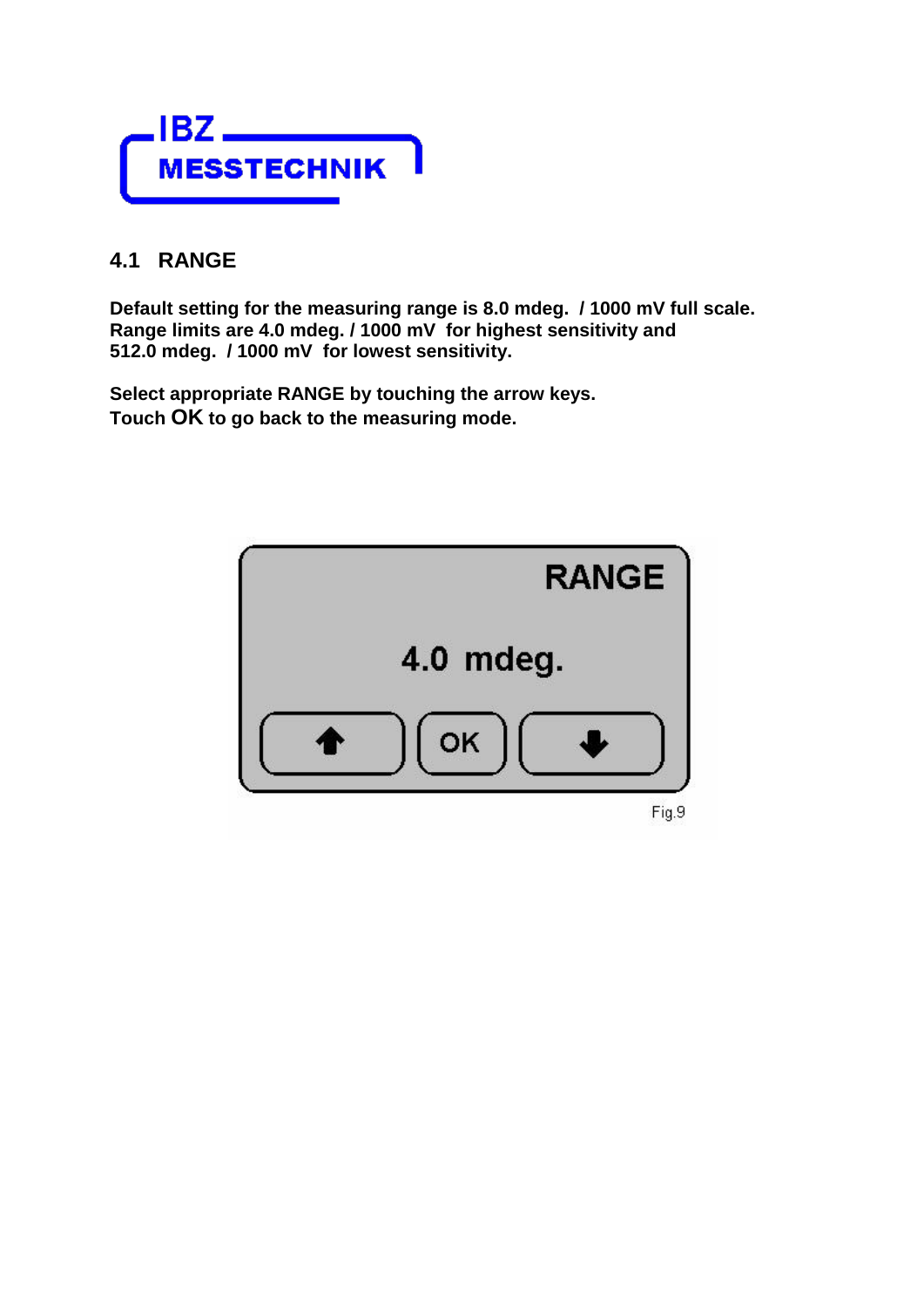

### **4.2 AVR (time constant)**

**Default setting for the AVR time constant is "OFF" (no time constant). In this setting baseline noise is visible, but lowest limit of detection is attainable.**

**AVR settings can be changed within 0.2 sec (fast response) to 3.6 sec (slow response).**

**The AVR settings may affect baseline noise and peak geometry.**

**Select appropriate AVR by touching the arrow keys. Touch OK to go back to the measuring mode.**

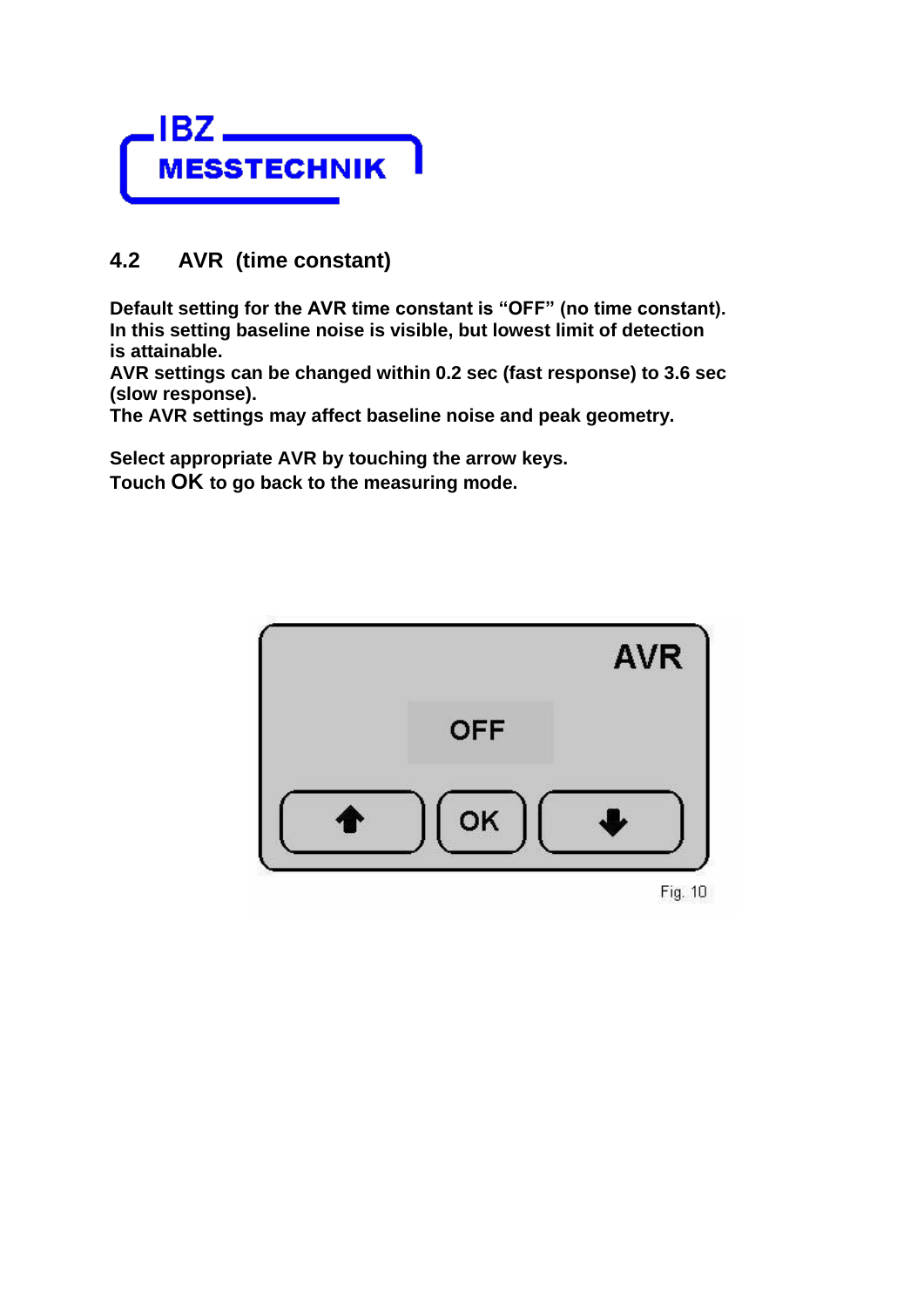

### **4.3 BASE**

**Default setting for the baseline offset is 500.0 mV. Baseline offset limits are 20.0 and 980.0 mV. Use default setting for symmetrically measuring range.**

**Select appropriate BASE by touching the arrow keys. Touch OK to go back to the measuring mode.**



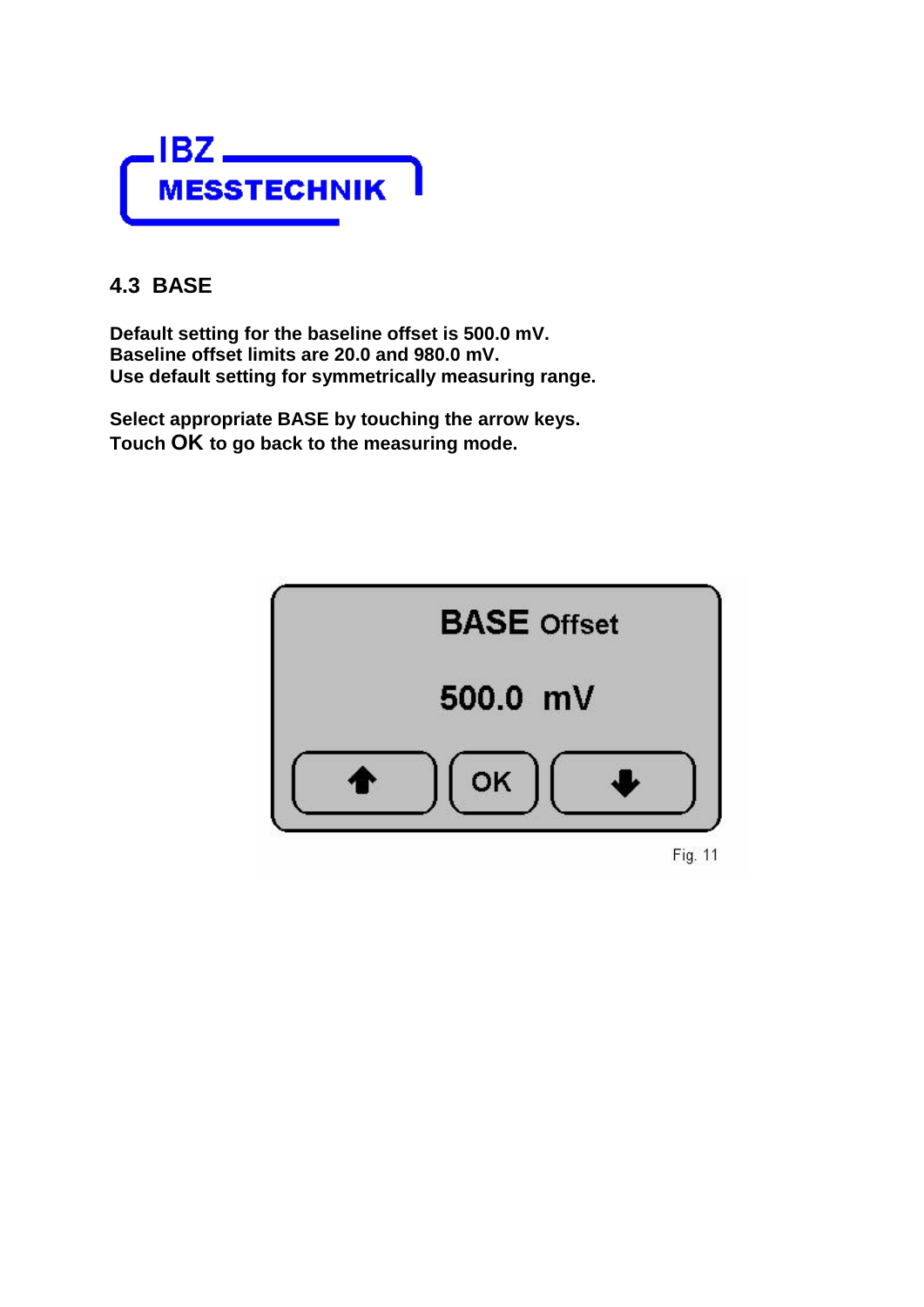

### **4.4 NOISE**

**The displayed noise value effects the dynamic discrimination level of the AVR settings. Readings are only for diagnostic purposes and cannot be changed by user.**

**Touch OK to go back to the measuring mode.**

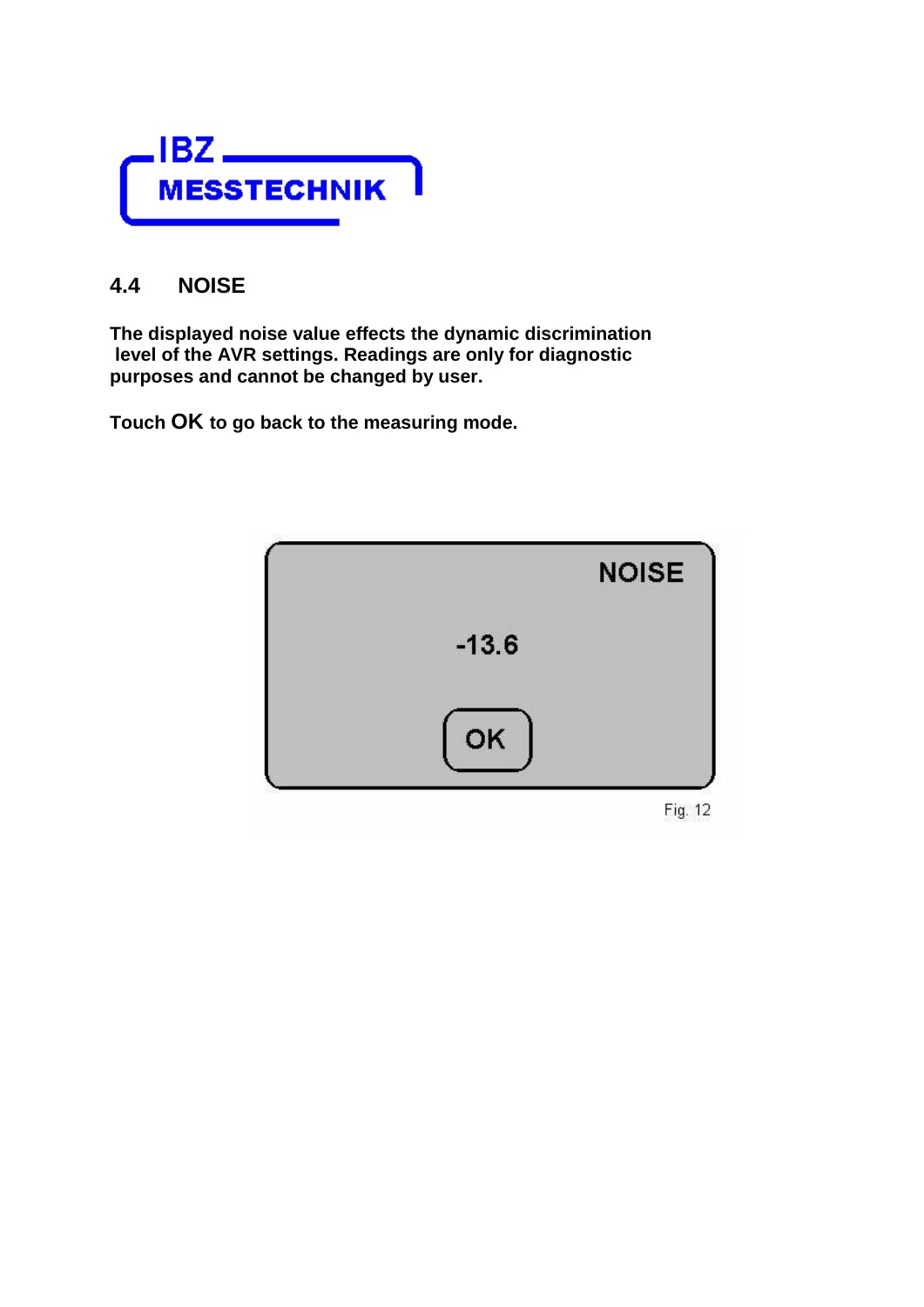

Fig. 7



Fig. 8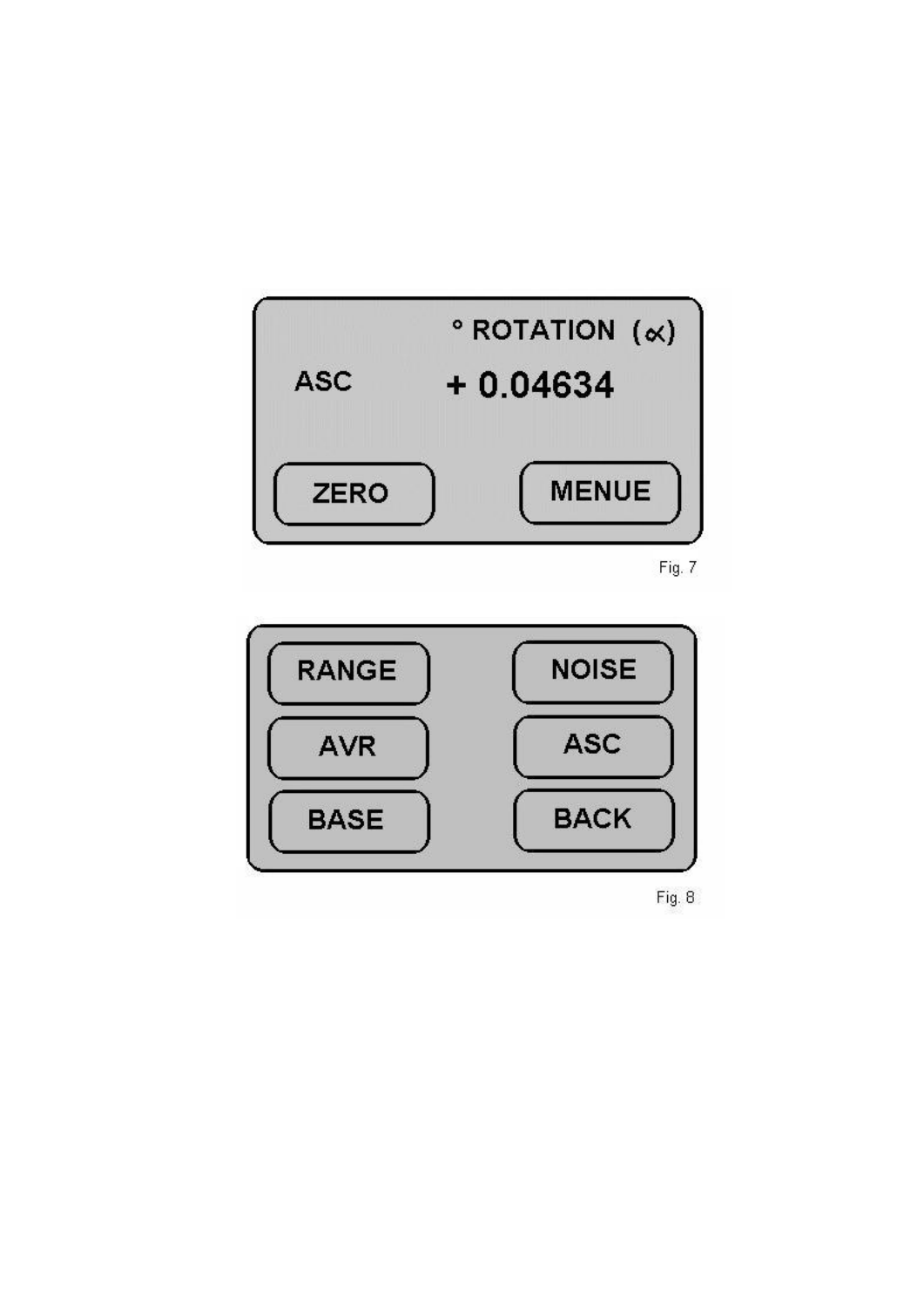

## **4.5 ASC ( Automatic Symmetry Calibration )**

**Internal optical offset, caused by high refractive index of the mobile phase or mechanical stress to the cell windows will display flashing ASC in the operational mode (Fig. 7). Touch MENUE (Fig. 8) and then ASC to start the Automatic Symmetry Calibration.**

**CHIRALYSER will display**



**When terminated, CHIRALYSER will display**



Fig 14

 **Touch OK to go back to the measuring mode.**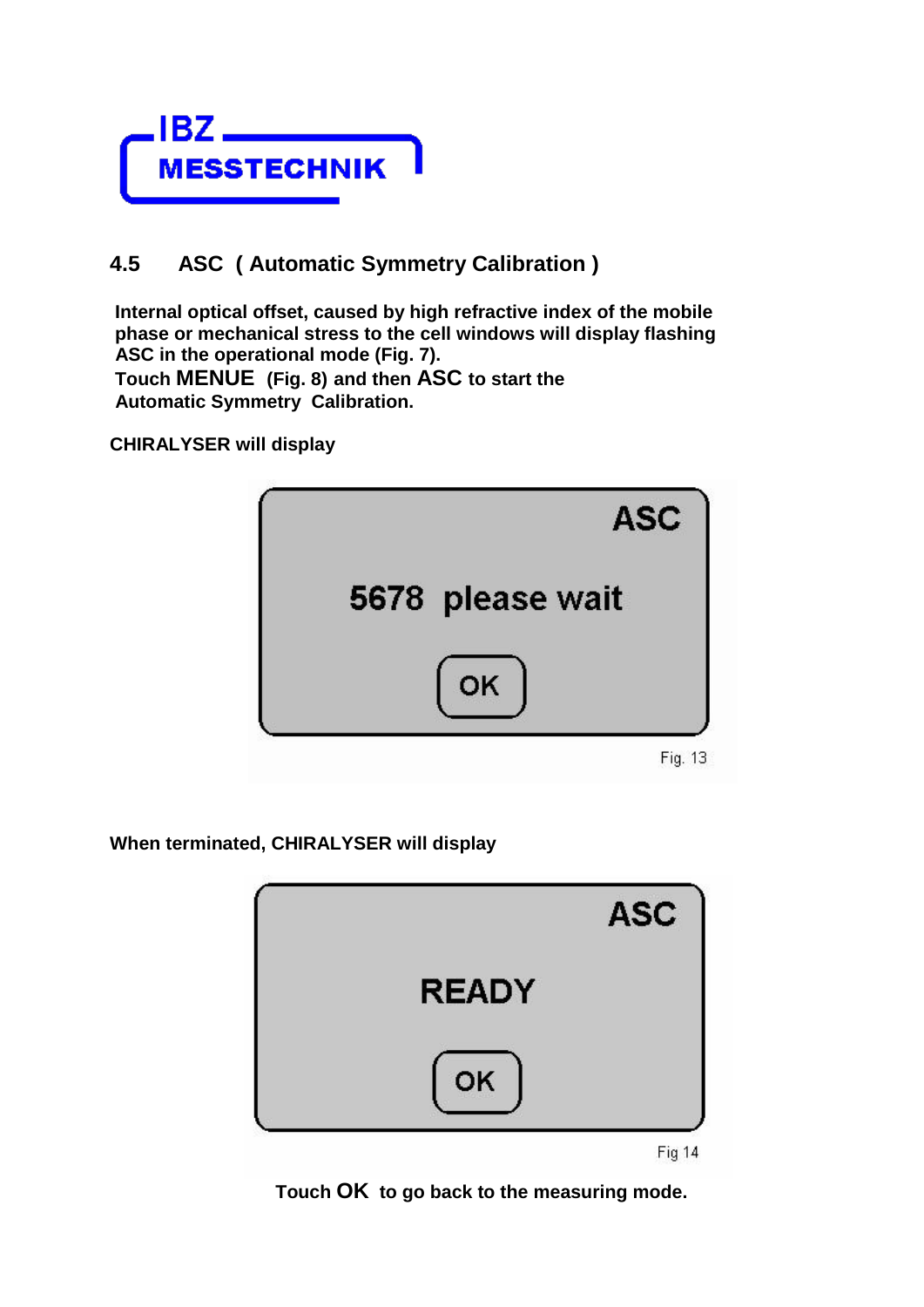

Fig. 15



Fig. 16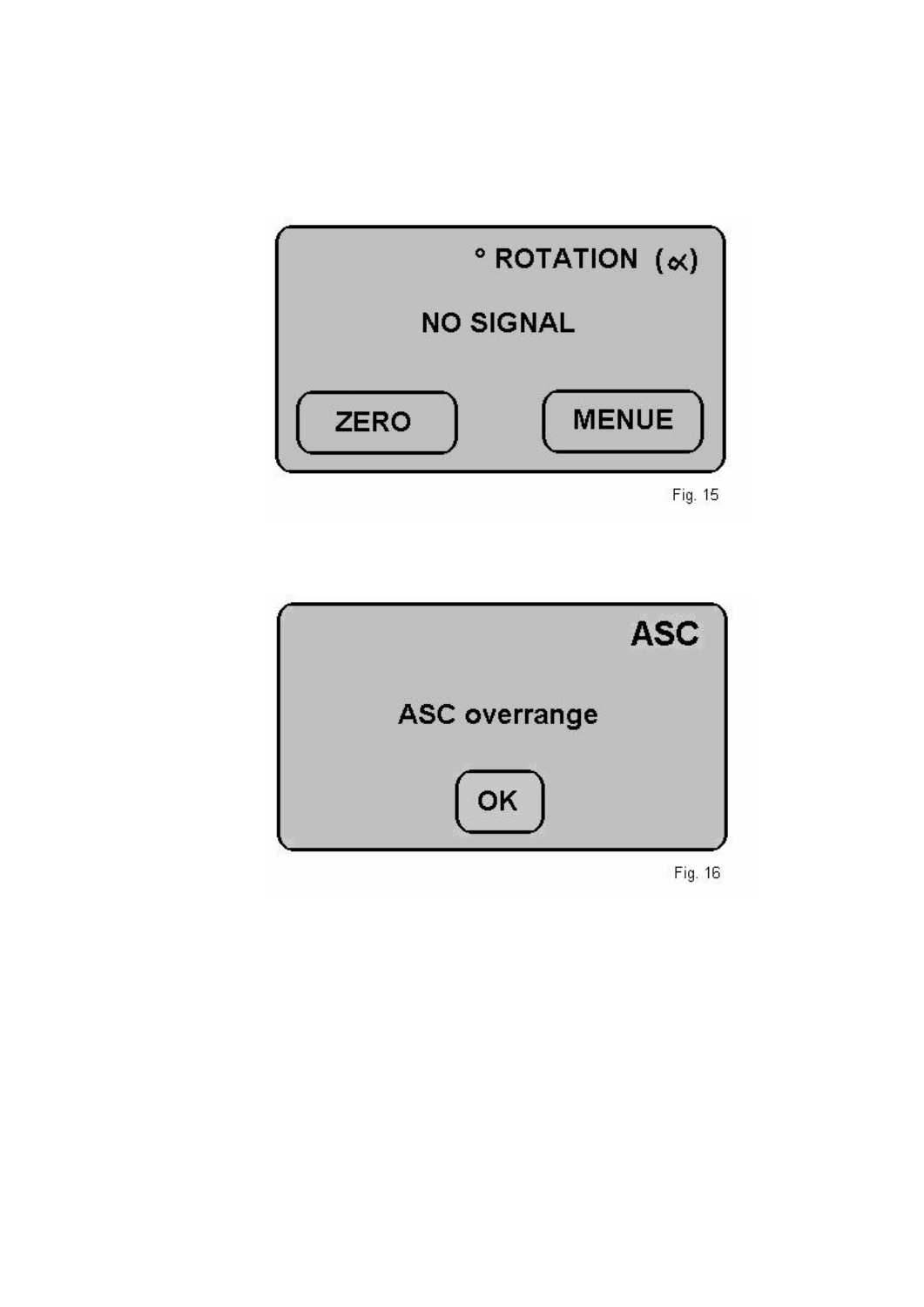

# **5.0 Troubleshooting**

|            | Error message<br><b>Meaning</b>        | <b>NO SIGNAL</b><br>Air bubbles inside flow cell.<br>Windows unclean or broken.                                                                                       |  |
|------------|----------------------------------------|-----------------------------------------------------------------------------------------------------------------------------------------------------------------------|--|
|            | <b>Remedy</b>                          | Use only degassed mobile phase.<br>Raise flow temporary to max. 3 ml/min.<br>Purge with isopropanol to remove bubbles.<br>Clean or replace windows. (see section 6.1) |  |
|            | <b>Error message</b><br><b>Meaning</b> | <b>ASC overrange</b><br>Internal optical offset too high,<br><b>Automatic Symmetry Calibration cannot</b><br>cancel optical offset.                                   |  |
|            | <b>Remedy</b>                          | Adjust optical balance (see section 6.1)                                                                                                                              |  |
|            | <b>Error message</b>                   | Display indicates "peak" at baseline                                                                                                                                  |  |
| operation. | <b>Meaning</b>                         | <b>Baseline is noisy.</b><br>Small air bubbles inside flow cell.<br>Instrument not yet thermically balanced.<br>Incompatible mobile phase (e.g.: organic /            |  |
| water).    | <b>Remedy</b>                          | Wait until instrument is balanced.<br>Inject isopropanol to remove bubbles.<br>Use compatible degassed mobile phase.                                                  |  |
|            | <b>Error message</b><br><b>Meaning</b> | <b>Baseline drift</b><br>Instrument not yet thermically balanced                                                                                                      |  |
|            | <b>Remedy</b>                          | Wait until instrument is balanced.<br>Keep temperature constant.                                                                                                      |  |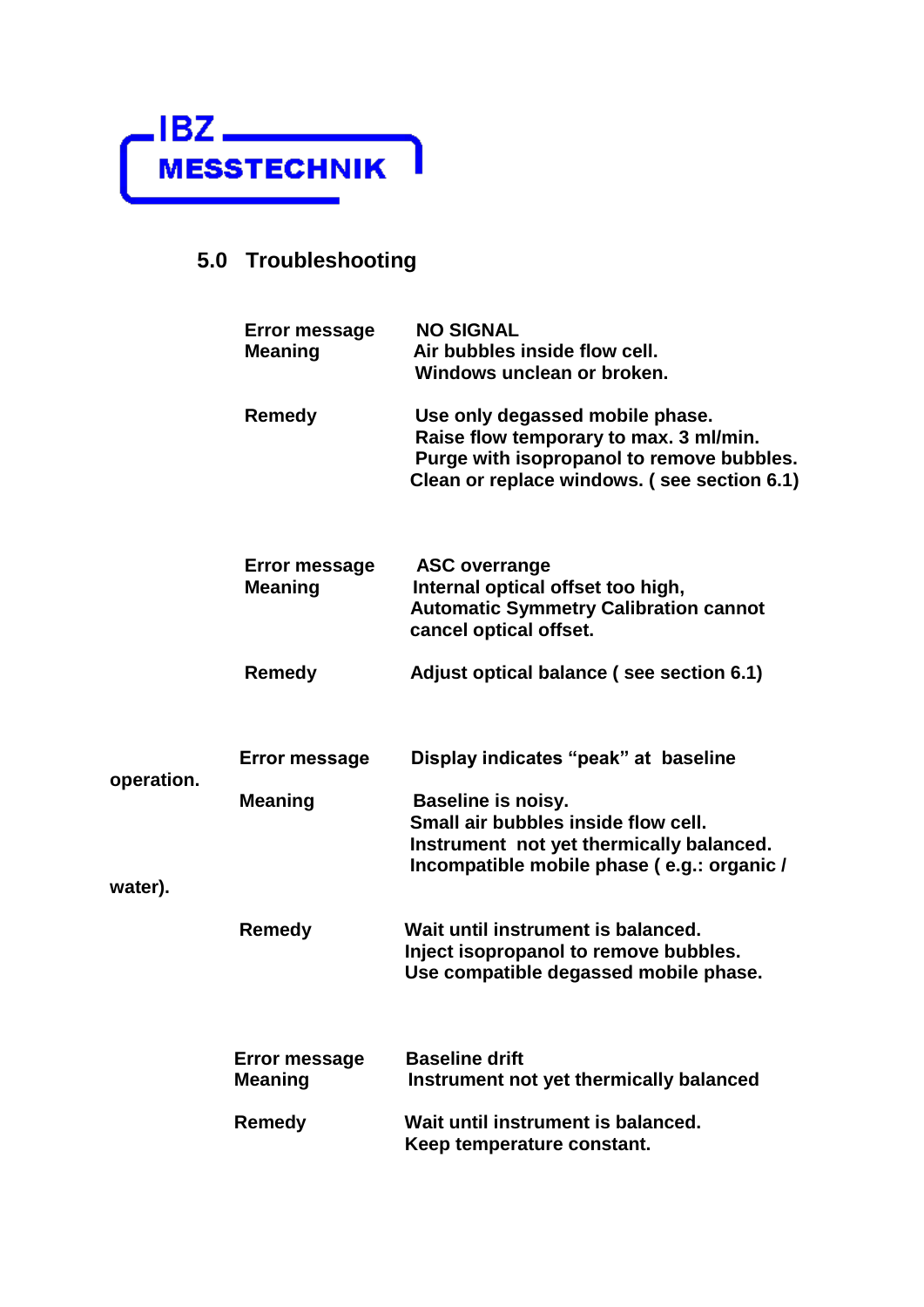

#### **6.0 Service instructions**

**This chapter contains some easy to do service instructions. The CHIRALYSER supports the user with diagnostic help.**

**Opening of enclosures or removing of parts may expose live parts. Connection points may also be live ! If it becomes necessary to work on the apparatus whilst it is open, this must only be carried out by a skilled person, who is familiar with the dangers involved.**

**See: Notes and warnings at the beginning of this manual.**

 **For the following service instructions, the enclosure has to be open. Switch off power and open / remove the screws according this drawing. Bend backplane slightly and lift off the upper part of the enclosure.**

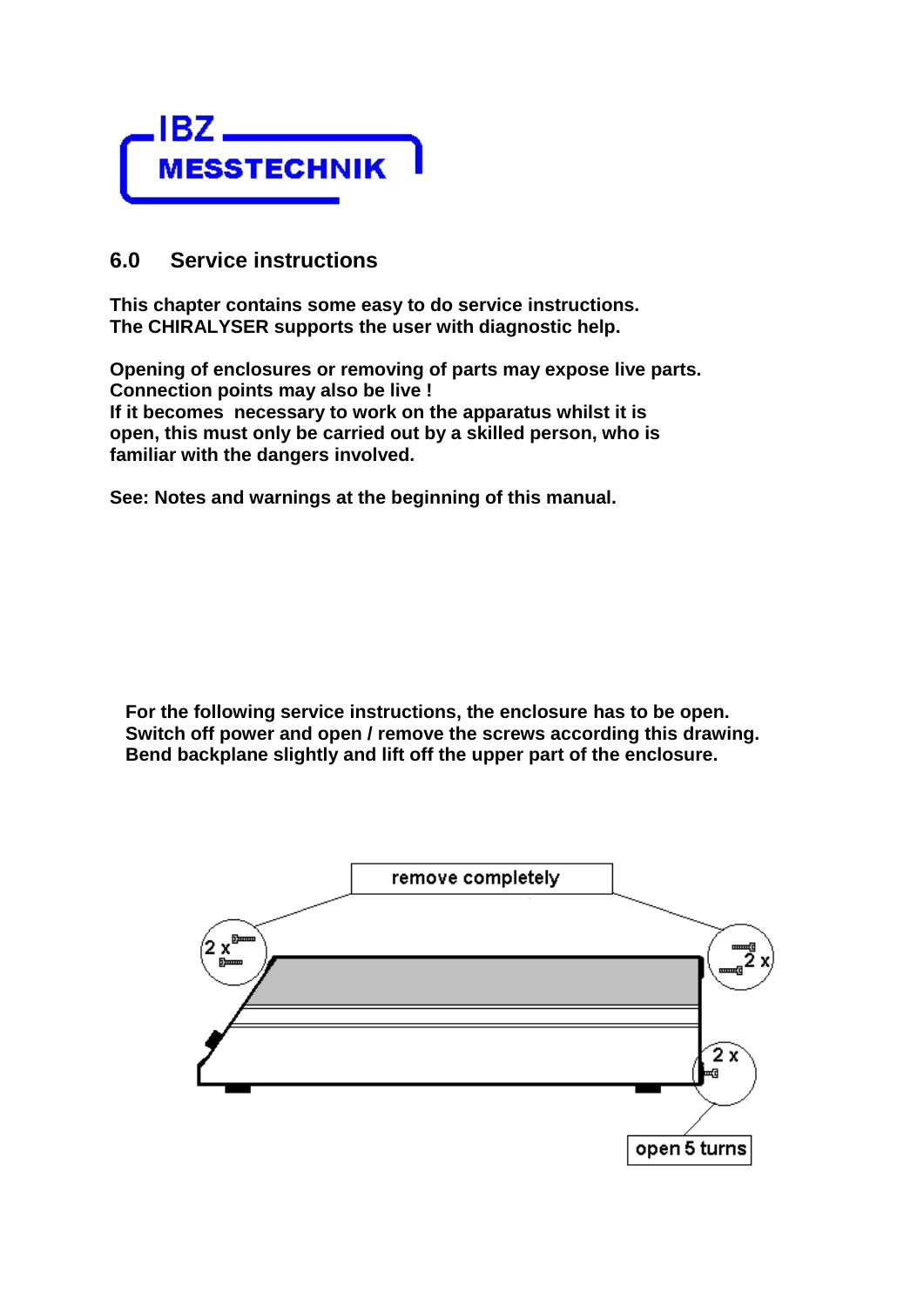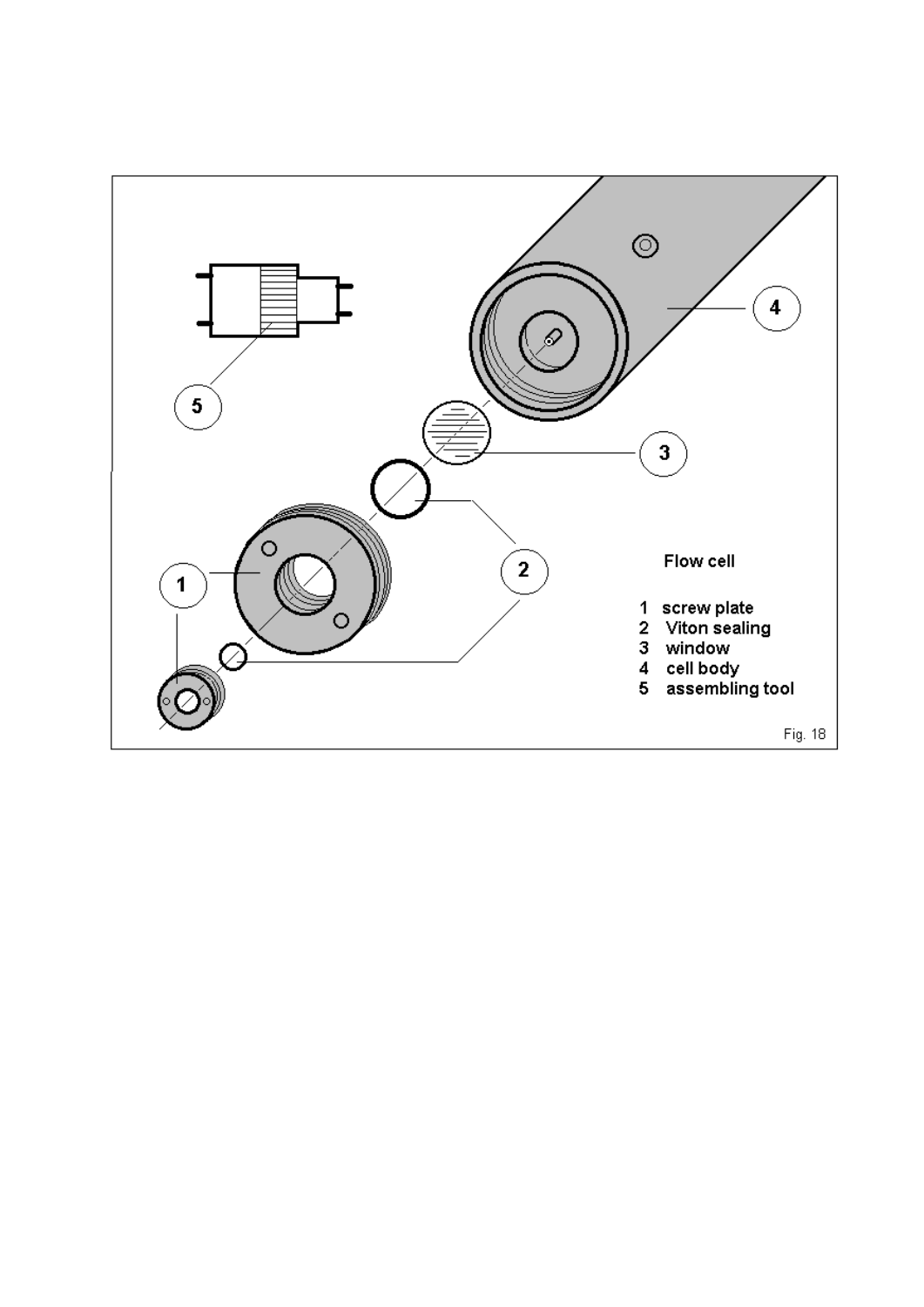

#### **6.1 Disassembling the flow cell**

**The flow cell must be disassembled if the windows are broken or require cleaning.**

**For do so, follow these instructions:**

- **Switch off power and open the enclosure according the drawing in section 6.0**
- **Disconnect the 1/16" fittings at the flow cell (4).**
- **Remove the cell holder (clamp); take the flow cell to a clean place for disassembly.**
- **Open the flow cell by unscrewing the screw plate (1) with the assembly tool (5).**
- **Replace the defective or unclean window together with its VITON seal (2) The area around and under the window must be absolutely clean; wipe away any particle very carefully.**
- **Carefully screw the flow cell closed with the assembly tool with very light torque.**
- **Repeat the same procedure with the other side of the flow cell.**
- **Very carefully, tighten both sides – slowly with little torque. If a screw plate is tightened too quickly, or with too much torque, stress may be induced to the windows, causing baseline drift.**
- **Fix the cell with the cell holder (clamp) and reconnect the 1/16" fittings to the flow cell.**
- **close the enclosure and fix screws.**

**Switch the instrument on and touch START.**

**Expect some drift for some time, until stress is distributed in the mechanical / optical system and the instrument gets balanced.**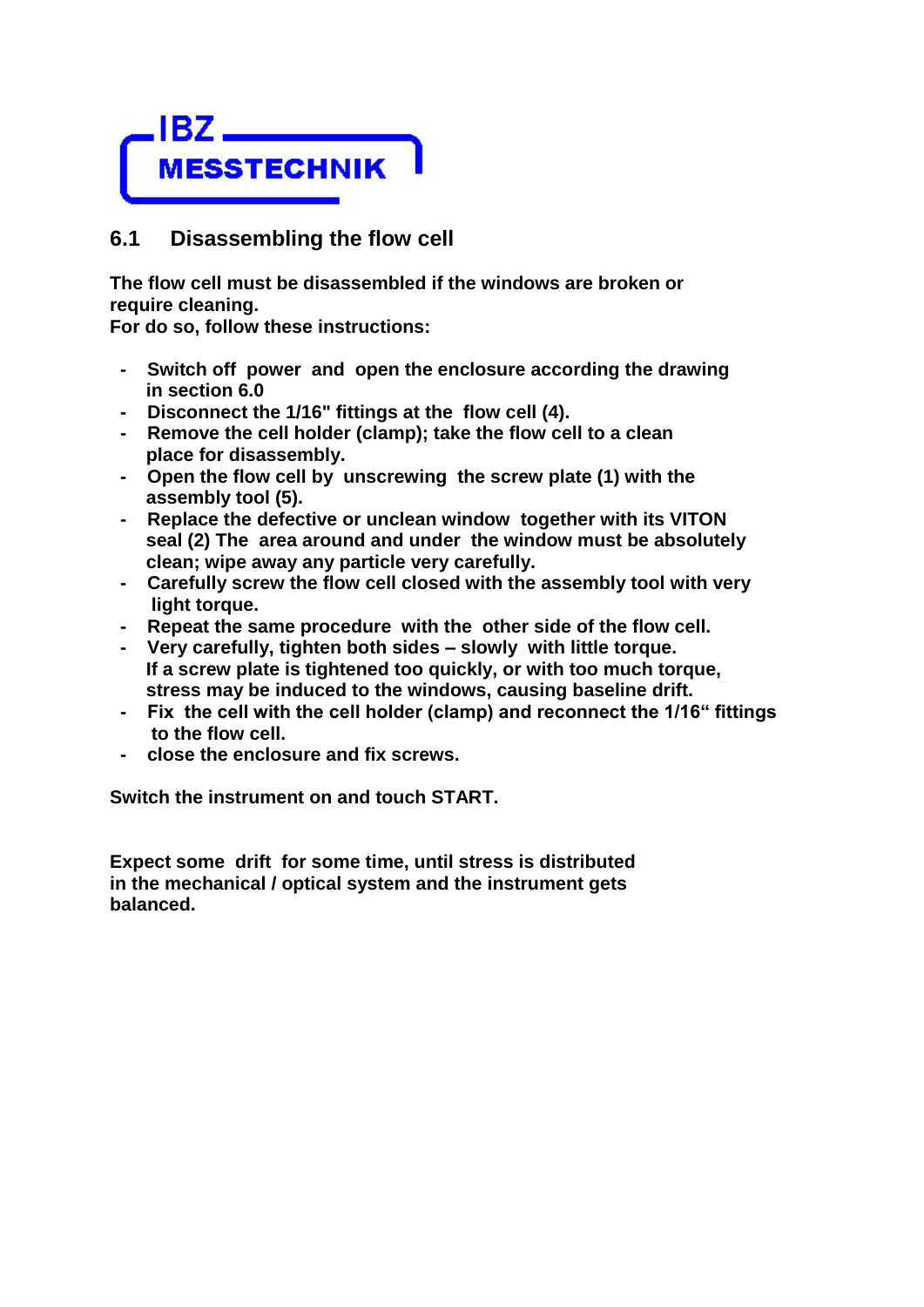

Fig. 16







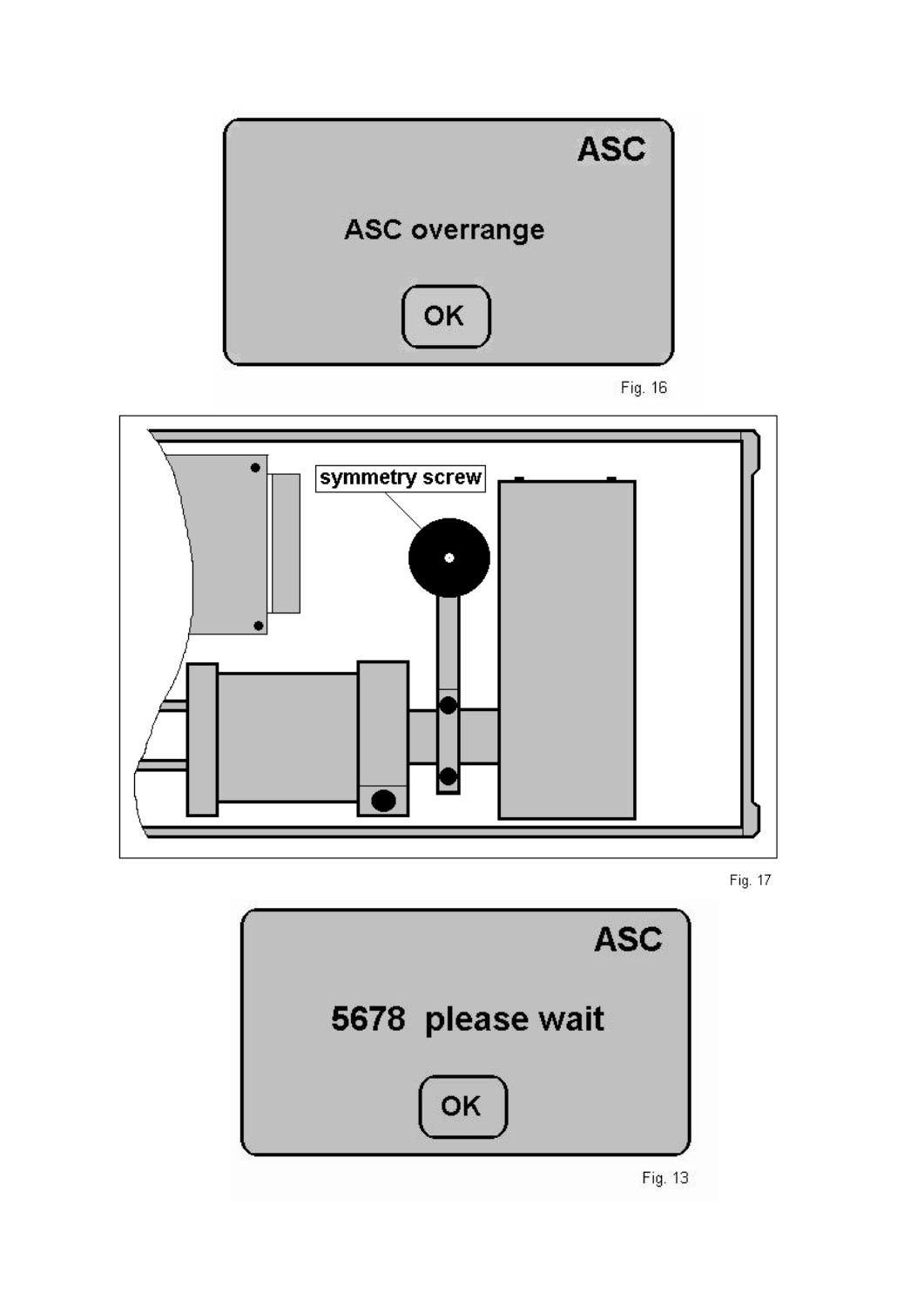

#### **6.2 Mechanical Adjustment of the optical balance**

**The CHIRALYSER is factory set to an symmetrically measuring range with excellent optical balance.**

**This balance may be upset through flow cell disassembly or mechanical shock by transport and may cause peak cut off and internal optical offset. This internal optical offset is indicated by displaying a flashing ASC in the operational mode.**

**Starting the ASC routine (see section 4.5), will cancel the optical offset.**

**In case of excessive optical offset, indicated by ASC overrange (see Fig. 16), the Automatic Symmetry Calibration cannot cancel the optical offset completely and needs mechanical adjustment of the optical balance.**

**During the mechanical adjustment, power is on and flow rate should be 1 ml/min.**

**Do not touch any electronic device nor the printboard inside the instrument. There is a high risk of electric shock.**

**Open the enclosure according the drawing in section 6.0 Mark the position of the symmetry screw with a soft pencil. Slowly rotate the symmetry screw ( Fig. 17) clockwise until display indicates "please wait" (Fig. 13).** 

**Do not rotate more than 5 turns clockwise. If there is no result, rotate anti-clockwise for maximum 10 turns.**

**Close enclosure and continue operation.**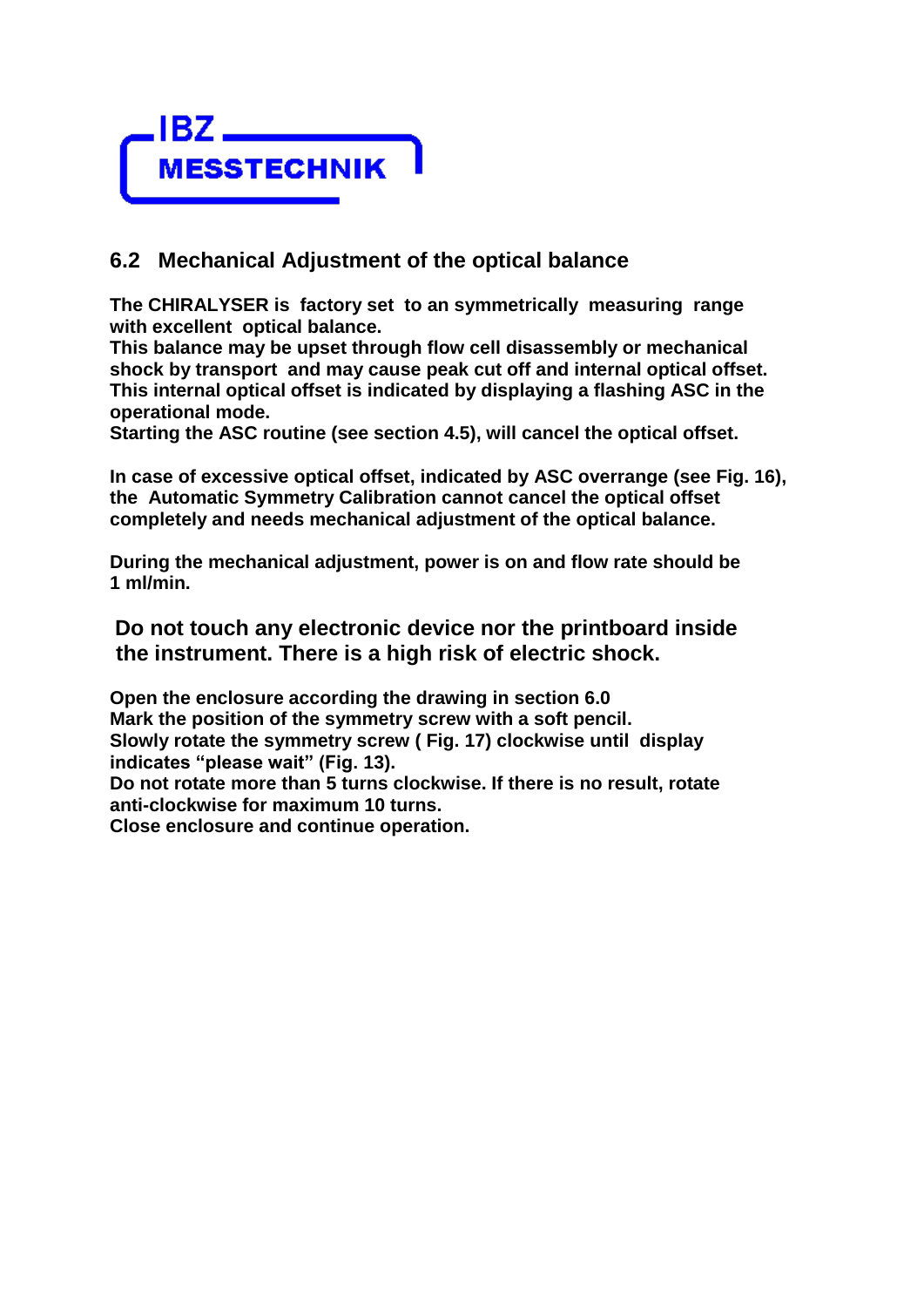

### **7.0 Preparative Cell**

**This CHIRALYSER is optionally provided with a preparative measuring cell with an optical length of 100 mm, volume 300 µl.**

**Recommended flow rate is 5 to 100 ml/minute. Do not exceed 30 bar (450 psi) pressure at the outlet (OUT) port and use only degassed mobile phase specially when flow rate is low.**

**The detector may be much too sensitive in its default settings. To reduce sensitivity, first make an ASC (Automatic Symmetry Calibration) with suitable flow according section 4.5 in this manual and then select appropriate RANGE.**

**If sensitivity is too high even in the highest RANGE setting (512.0 mdeg.), a shorter measuring cell is recommended.**

#### **Installation**

**The 100 mm cell is placed towards the light source and the "IN" tubings must be changed to 1/16" with inner diameter 1.0 mm to minimize backpressure to the column. Fix clamp midside of the cell.**

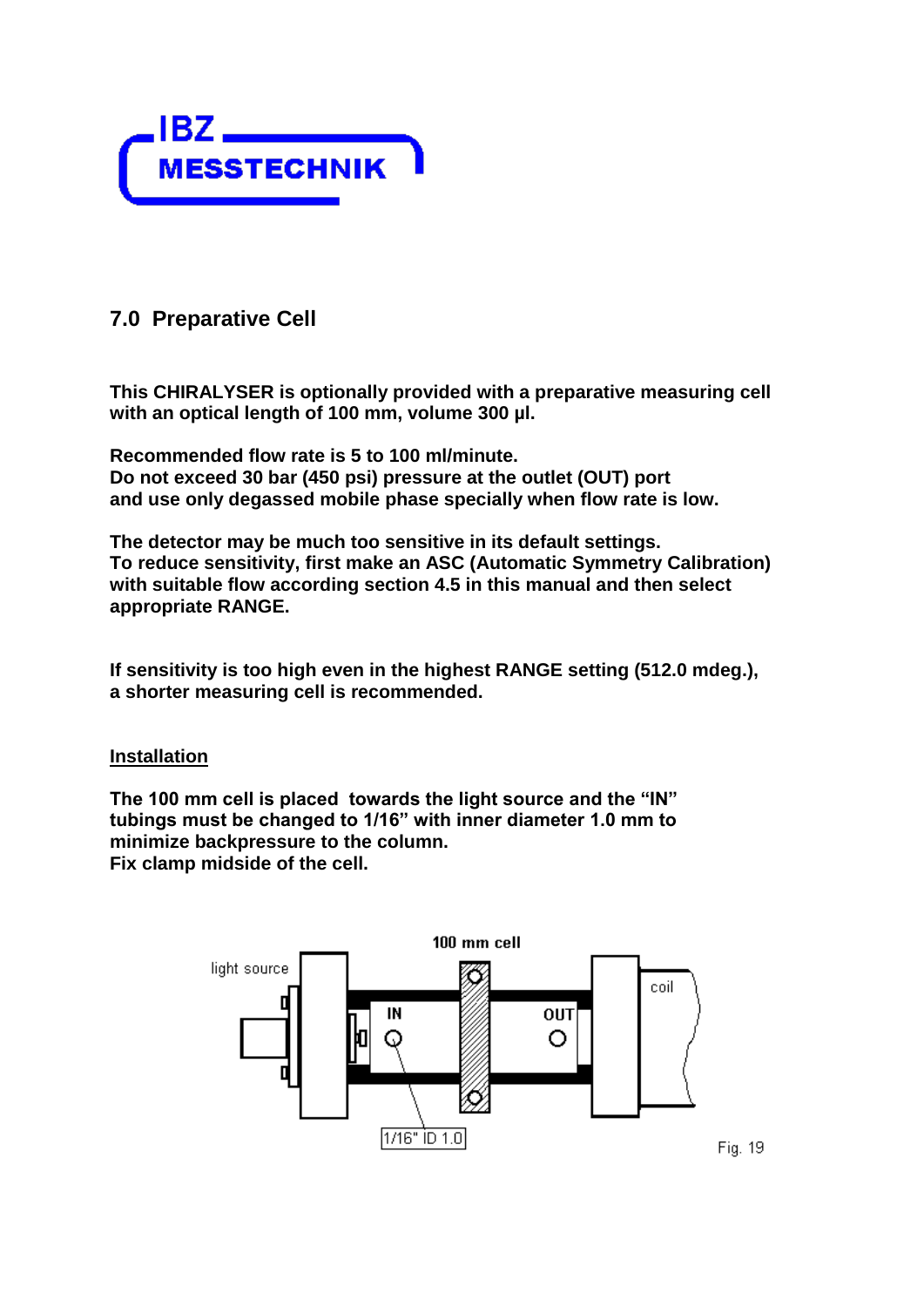

#### **8.0 Pin connections**

**The Analog cable carries the signal (1000 mV) for the external A/D converter and the connection for the AUTOZERO contact.**

**Analog cable ( 5 pole connector male / open )**

| Pin            | meaning                            | color  |
|----------------|------------------------------------|--------|
|                | <b>Signal Ground</b>               | black  |
| $\overline{2}$ | Auozero - close contact to pin 1 - | red    |
| $\mathbf{3}$   |                                    |        |
|                | analog signal negative potential   | yellow |
| 5              | analog signal positive potential   | green  |

**Serial interface cable ( 9 pole D-sub connector male / female )**

| Pin            | <b>CHIRALYSER (female)</b> |                 |  |  |  |
|----------------|----------------------------|-----------------|--|--|--|
|                | <b>DCD</b>                 |                 |  |  |  |
| $\overline{2}$ | <b>TxD</b>                 | (transmit data) |  |  |  |
| 3              | RxD                        | (receive data)  |  |  |  |
| 4              | <b>DTR</b>                 |                 |  |  |  |
| 5              | <b>GND</b>                 | (signal ground) |  |  |  |
| 6              | <b>DSR</b>                 |                 |  |  |  |
| $\overline{7}$ | <b>RTS</b>                 |                 |  |  |  |
| 8              | <b>CTS</b>                 |                 |  |  |  |
| 9              | n.c.                       |                 |  |  |  |